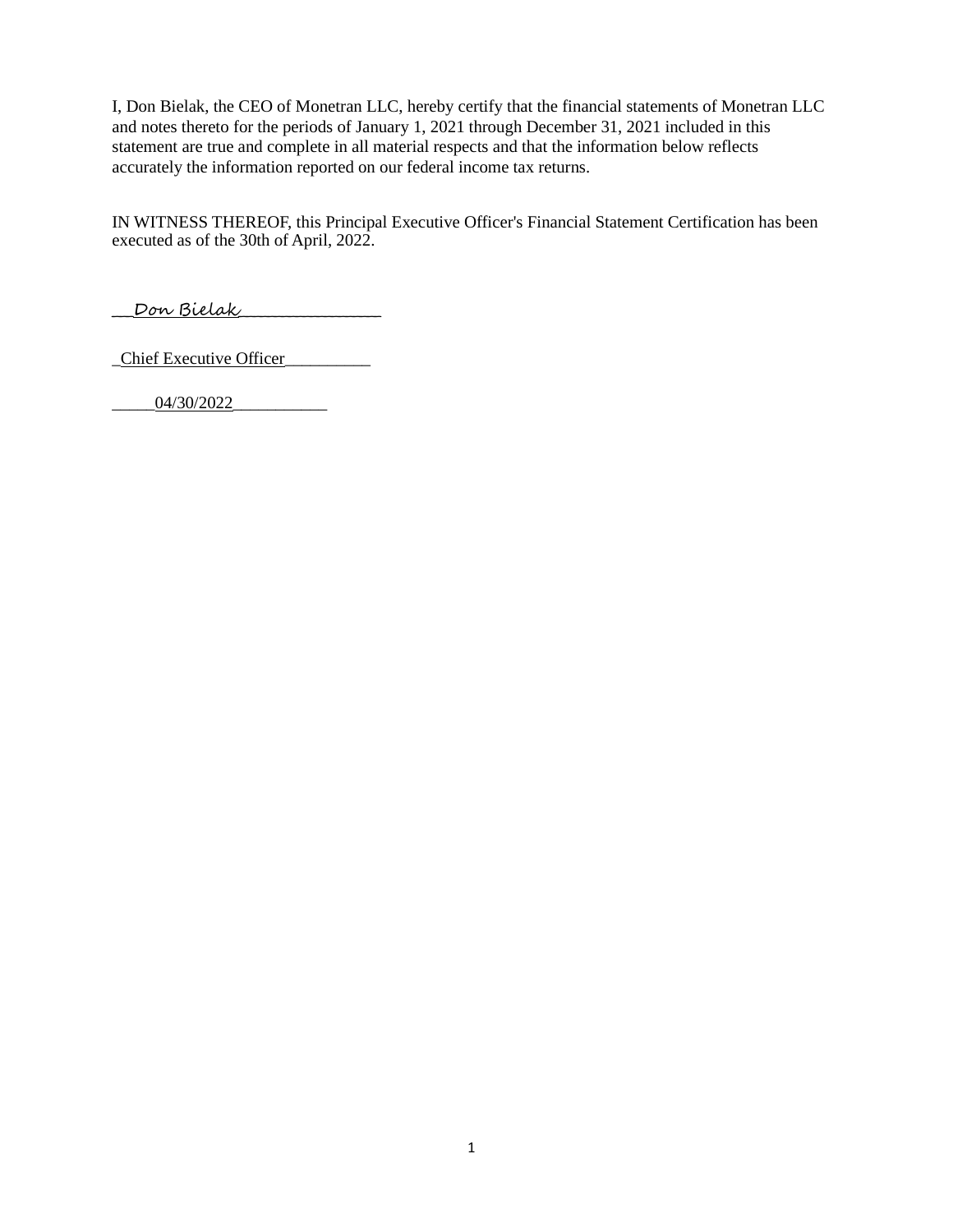# **FINANCIAL STATEMENTS (UNAUDITED)**

# **FOR THE PERIOD JANUARY 1 THROUGH DECEMBER 31, 2021**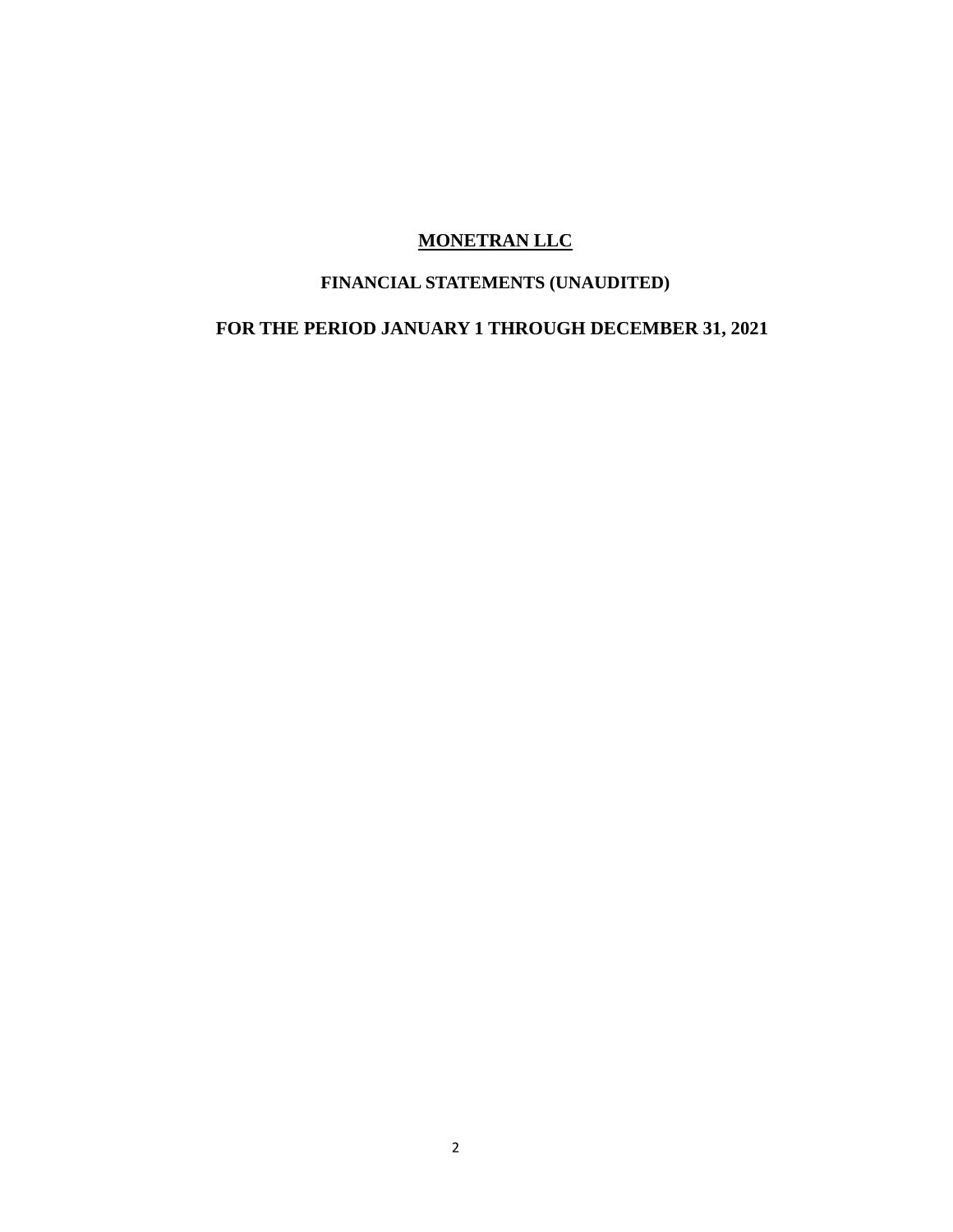## **Index to Financial Statements (Unaudited)**

# **Years Ended December 31, 2021 and 2020**

|                                 | <b>Pages</b> |
|---------------------------------|--------------|
| <b>BALANCE SHEETS</b>           | 4            |
| <b>STATEMENTS OF OPERATION</b>  | 5            |
| <b>STATEMENTS OF CASH FLOWS</b> | 6            |
| NOTES TO FINANCIAL STATEMENTS   | -            |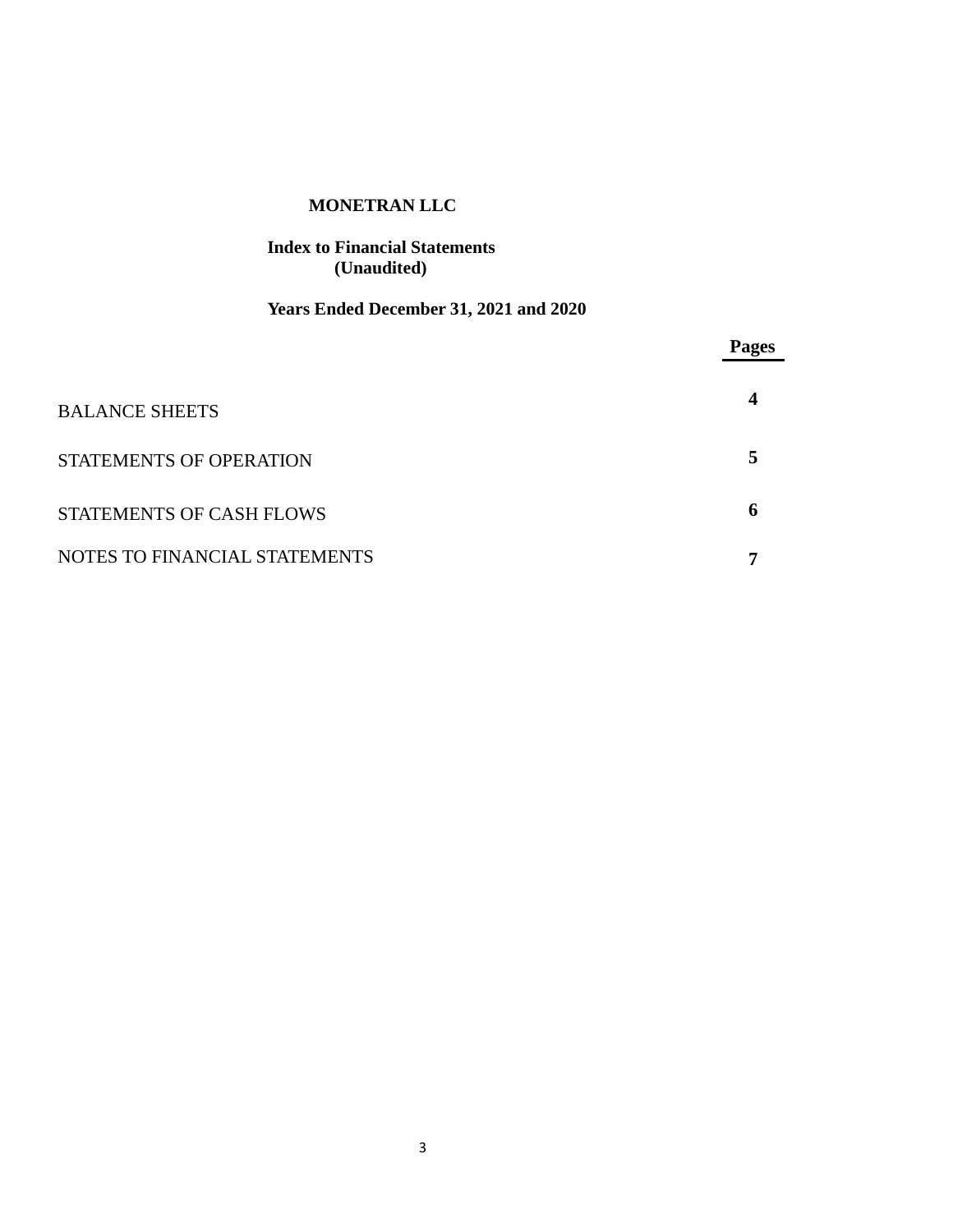## **BALANCE SHEETS**

#### **December 31, 2021 and 2020 (Unaudited)**

|                                     | <b>December 31, 2021</b> | <b>December 31, 2020</b> |
|-------------------------------------|--------------------------|--------------------------|
| <b>ASSETS</b>                       |                          |                          |
| <b>Current Assets</b>               |                          |                          |
| <b>Bank Accounts</b>                |                          |                          |
| <b>Checking</b>                     | 175,750.87               | 45,592.16                |
| <b>Investment</b>                   | 85,714.19                | 50,496.35                |
| <b>Total Bank Accounts</b>          | 261,465.06               | 96,088.51                |
| <b>TOTAL ASSETS</b>                 | 261,465.06               | 96,088.51                |
| <b>LIABILITIES AND EQUITY</b>       |                          |                          |
| <b>Liabilities</b>                  |                          |                          |
| <b>Current Liabilities</b>          |                          |                          |
| <b>Accounts Payable</b>             | 1,855.25                 | 4.00                     |
| <b>Deposits</b>                     | 78,093.80                |                          |
| <b>Total Current Liabilities</b>    | 79,949.05                | 4.00                     |
| <b>Total Liabilities</b>            | 79,949.05                | 4.00                     |
| <b>Equity</b>                       |                          |                          |
| <b>Member Investments</b>           |                          |                          |
| <b>Class A Shares</b>               | 254,688.89               | 65,391.35                |
| <b>Class B Shares</b>               | 106,999.19               | 106,999.19               |
| <b>Total Member Investments</b>     | 361,688.08               | 172,390.54               |
| <b>Retained Earnings</b>            | (76,306.03)              | (56,957.55)              |
| <b>Net Income</b>                   | (103, 866.04)            | (19,348.48)              |
| <b>Total Equity</b>                 | 181,516.01               | 96,084.51                |
| <b>TOTAL LIABILITIES AND EQUITY</b> | 261,465.06               | 96,088.51                |
|                                     |                          |                          |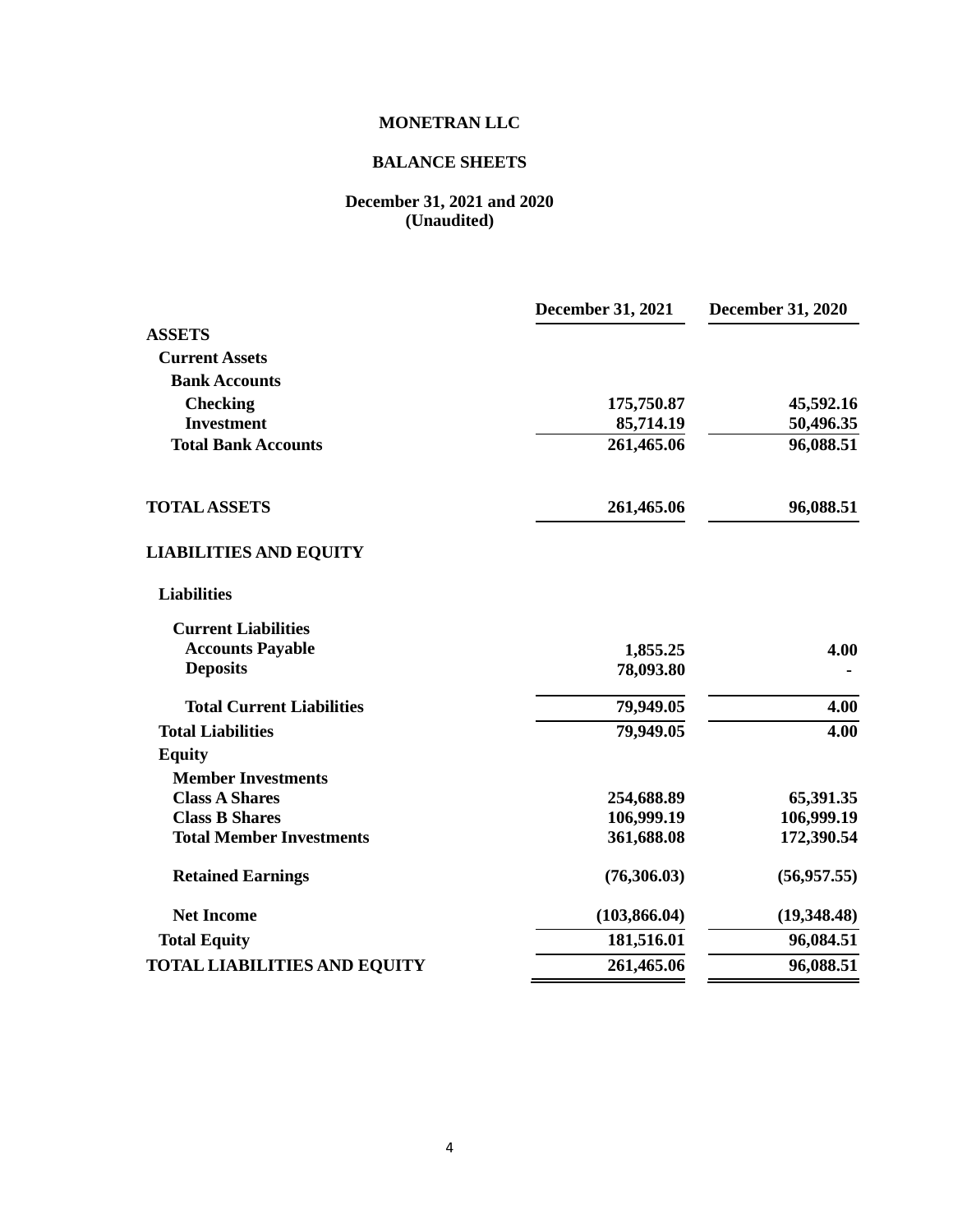## **STATEMENTS OF OPERATIONS**

#### **Years Ended December 31, 2021 and 2020 Unaudited**

|                                                           | <b>Jan - Dec 2021</b>  | <b>Jan - Dec 2020</b> |
|-----------------------------------------------------------|------------------------|-----------------------|
| <b>Income</b>                                             |                        |                       |
| <b>Revenue</b>                                            |                        |                       |
| <b>Exchange Revenue</b>                                   | \$<br>68.19            | \$                    |
| <b>Dividend Income</b>                                    | 957.56                 | 93.70                 |
| <b>Realized Gain/Loss</b>                                 | (657.56)               |                       |
| <b>Unrealized Gain/Loss</b><br><b>Moneda Interest Exp</b> | (582.16)<br>(1,251.45) |                       |
|                                                           |                        |                       |
| <b>Total Revenue</b><br><b>Other Income</b>               | (1,465.42)             | 93.70                 |
| <b>PPP Forgiven Loan</b>                                  | 9,375.00               | 7,543.75              |
| <b>Miscellaneous</b>                                      |                        | 719.10                |
| <b>Total Other Income</b>                                 | 9,375.00               | 8,262.85              |
| <b>Total Income</b>                                       | 7,909.58               | 8,356.55              |
|                                                           |                        |                       |
| <b>Expenses</b>                                           |                        |                       |
| <b>Payments to Team Members</b>                           | 11,724.00              | 9,099.00              |
| <b>Office Supplies</b>                                    | 1,103.75               | 150.97                |
| <b>Donation</b>                                           | 50.00                  |                       |
| Postage                                                   |                        | 9.46                  |
| <b>Software &amp; Computer Supplies</b>                   | 2,942.46               | 2,730.76              |
| <b>Internet Expense</b>                                   | 48.00                  | 245.97                |
| <b>Licenses &amp; Patents</b>                             | 300.00                 | 300.00                |
| <b>Legal Fees</b>                                         | 195.00                 | 239.00                |
| <b>Advertising &amp; Promotion</b>                        | 1,355.96               | 2,728.11              |
| <b>Accounting</b>                                         | 623.00                 | 599.00                |
| <b>Contract Services</b>                                  |                        | 2,250.00              |
| <b>Website Services</b>                                   | 2,624.71               | 2,452.00              |
| Dues & Subscriptions                                      |                        | 49.99                 |
| <b>Bank Fees</b>                                          | 777.92                 | 269.75                |
| <b>Depreciation Expense</b>                               | 18.50                  |                       |
| <b>Fundraising Moneda</b>                                 | 78,903.99              |                       |
| <b>Fundraising Commissions</b>                            | 11,126.83              | 6,537.27              |
| <b>Total Expenses</b>                                     | 111,775.62             | 27,661.28             |
| <b>Net Operating Income</b>                               | (103, 866.04)          | (19,304.73)           |
| <b>Other Expenses</b>                                     |                        |                       |
| <b>Interest Expense</b>                                   |                        | 43.75                 |
| <b>Total Other Expense</b>                                |                        | 43.75                 |
| <b>Net Other Income</b>                                   |                        | (43.75)               |
| <b>Net Income</b>                                         | \$<br>(103, 866.04)    | \$<br>(19, 348.48)    |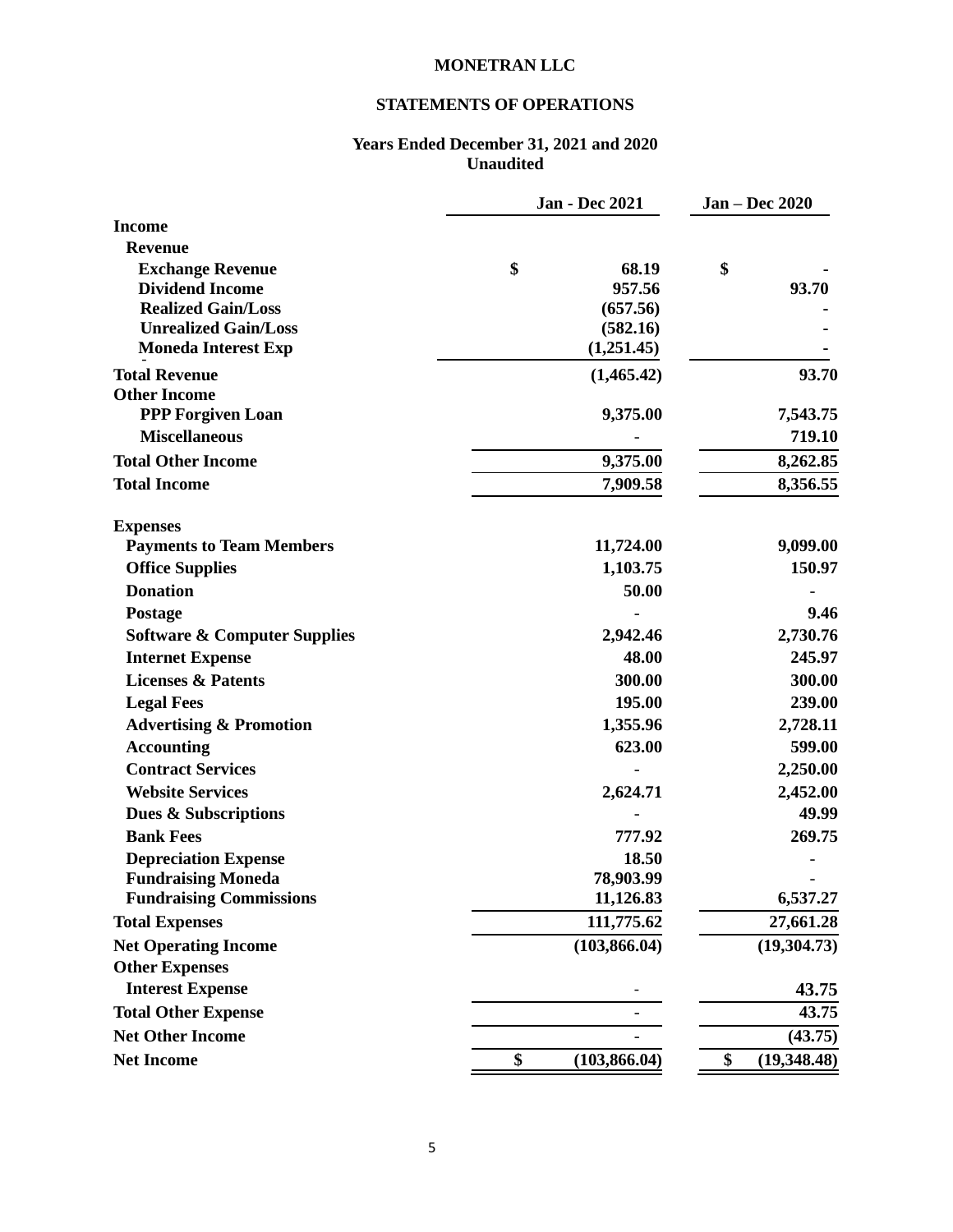## **STATEMENTS OF CASH FLOWS**

## **Years Ended December 31, 2021 and 2020 (Unaudited)**

|                                                                            | <b>Jan - Dec 2021</b> | <b>Jan - Dec 2020</b> |
|----------------------------------------------------------------------------|-----------------------|-----------------------|
| <b>OPERATING ACTIVITIES</b>                                                |                       |                       |
| <b>Net Income</b>                                                          | (103, 866.04)         | (19,348.48)           |
| Adjustments to reconcile Net Income to Net Cash<br>provided by operations: |                       |                       |
| <b>Increase in Accounts Payable</b>                                        | 1,851.25              | (155.25)              |
| <b>Increase in Investor Moneda Deposits</b>                                | 78,093.80             |                       |
| Net cash provided by operating activities                                  | (23,920.99)           | (19,503.73)           |
| <b>FINANCING ACTIVITIES</b>                                                |                       |                       |
| <b>Sale of Class A units</b>                                               | 189,297.54            | 57,036.25             |
| <b>Sale of Class B units</b>                                               |                       | 250.00                |
| Net cash provided by (used in) Financing<br>activities                     | 189,297.54            | 57,286.25             |
| <b>INVESTING ACTIVITIES</b><br><b>Member Investments</b>                   |                       |                       |
| Net cash provided by investing activities                                  |                       |                       |
| <b>CASH</b> – Beginning of Year                                            | 96,088.51             | 58,305.99             |
| <b>CASH - END OF YEAR</b>                                                  | \$261,465.06          | \$96,088.51           |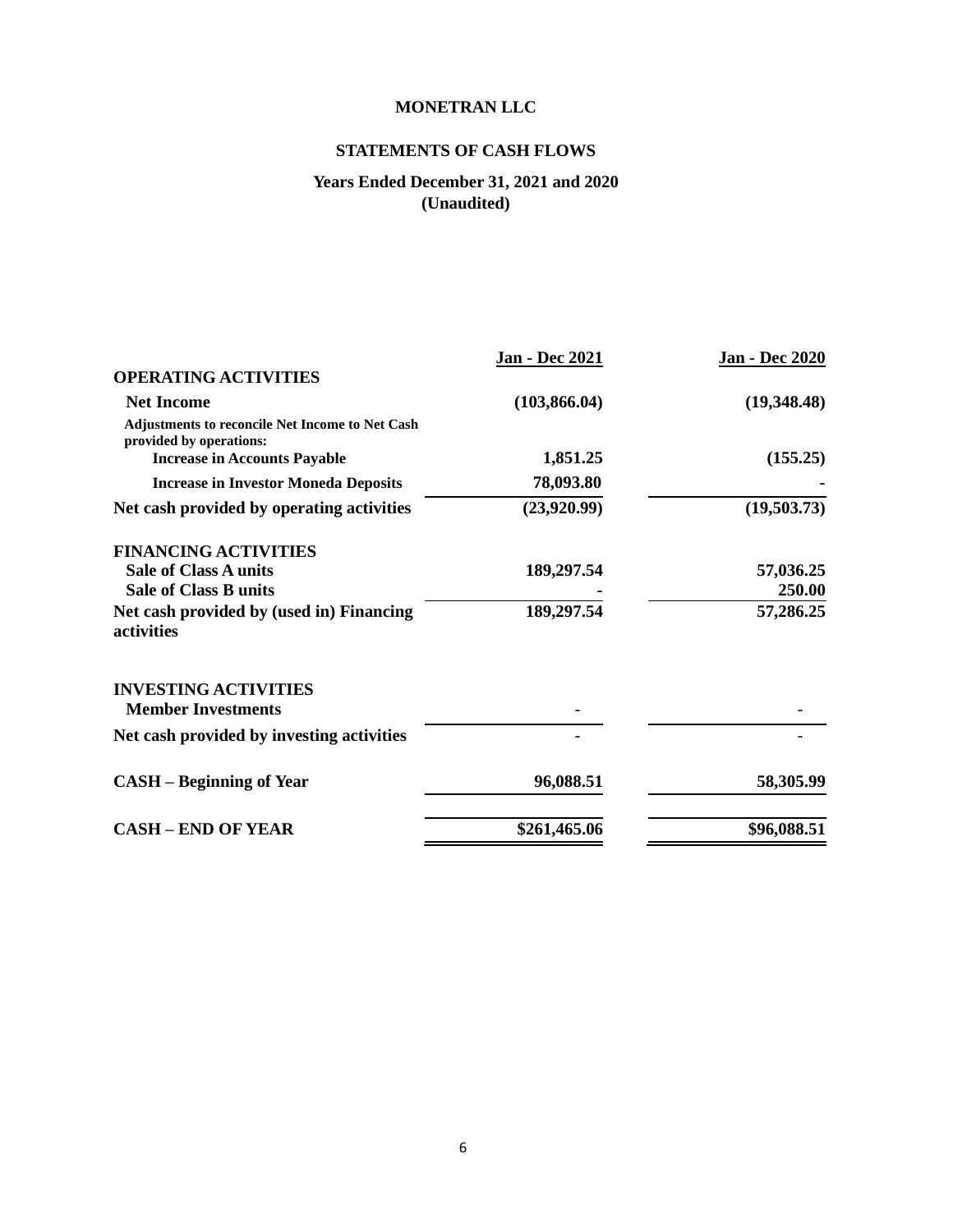### **NOTE 1 – NATURE OF OPERATIONS**

Monetran LLC was formed on March 26, 2018 ("Inception") in the State of Delaware. The financial statements of Monetran LLC (which may be referred to as the "Company", "we," "us," or "our") are prepared in accordance with accounting principles generally accepted in the United States of America ("U.S. GAAP"). The Company's headquarters are located in Hockessin, DE.

Monetran LLC is a technology-based startup operating in the crypto-currency market. The company is designing and deploying a block-chain based financial transaction application to help remedy existing problems in both crypto- and fiat-based transaction networks. The application will make use of Moneda, an asset-based token on the Stellar network. The Stellar platform combined with Monetran's application will allow users to transfer money, even micro-payments, in a matter of seconds for a nominal fee. Additionally, the use of the Byzantine Consensus Algorithm will allow for a vast amount of transactions with minimal energy usage compared to traditional mining procedures for existing block-chain networks and tokens. The company plans to establish this digital currency for everyday use in internet commerce and remittance.

### **NOTE 2 – SUMMARY OF SIGNIFICANT ACCOUNTING POLICIES**

### *Use of Estimates*

The preparation of financial statements in conformity with U.S. GAAP requires management to make certain estimates and assumptions that affect the reported amounts of assets and liabilities, and the reported amount of expenses during the reporting periods. Actual results could materially differ from these estimates. It is reasonably possible that changes in estimates will occur in the near term.

#### *Fair Value of Financial Instruments*

Fair value is defined as the exchange price that would be received for an asset or paid to transfer a liability (an exit price) in the principal or most advantageous market for the asset or liability in an orderly transaction between market participants as of the measurement date. Applicable accounting guidance provides an established hierarchy for inputs used in measuring fair value that maximizes the use of observable inputs and minimizes the use of unobservable inputs by requiring that the most observable inputs be used when available. Observable inputs are inputs that market participants would use in valuing the asset or liability and are developed based on market data obtained from sources independent of the Company. Unobservable inputs are inputs that reflect the Company's assumptions about the factors that market participants would use in valuing the asset or liability. There are three levels of inputs that may be used to measure fair value:

Level 1 - Observable inputs that reflect quoted prices (unadjusted) for identical assets or liabilities in active markets.

- Level 2 Include other inputs that are directly or indirectly observable in the marketplace.
- Level 3 Unobservable inputs which are supported by little or no market activity.

The fair value hierarchy also requires an entity to maximize the use of observable inputs and minimize the use of unobservable inputs when measuring fair value.

Fair-value estimates discussed herein are based upon certain market assumptions and pertinent information available to management as of December 31, 2021 and 2020. The respective carrying value of certain onbalance-sheet financial instruments approximated their fair values.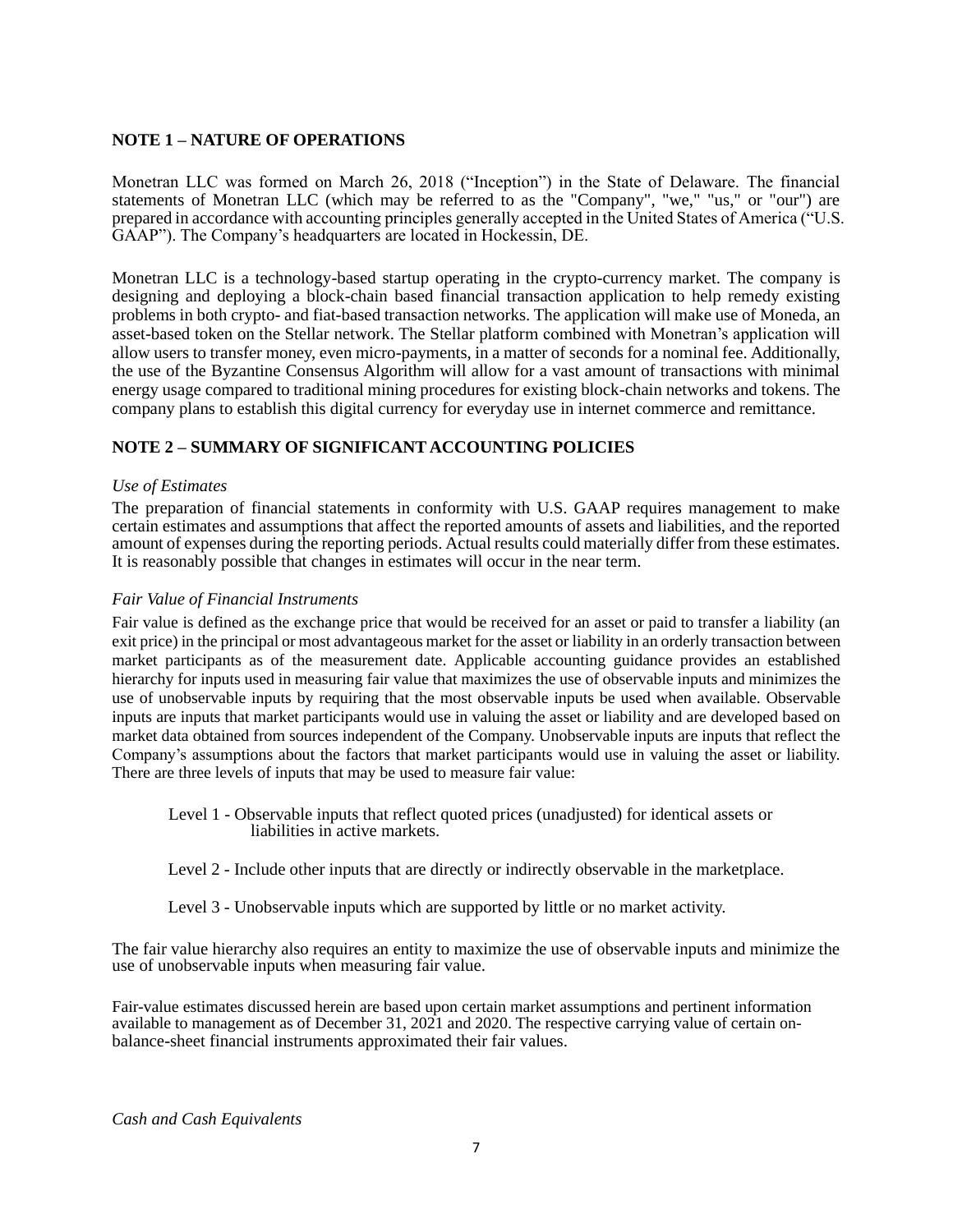For purpose of the statement of cash flows, the Company considers all highly liquid debt instruments purchased with an original maturity of three months or less to be cash equivalents.

### *Revenue Recognition*

Application downloads of the Monetran app are free, and the Company does not anticipate a future need of charging a fee for app downloads or account maintenance. However, use of the application for the purpose of transferring funds shall come with estimated transaction fees as follows:

- 1) For domestic transactions 1% of the total transaction amount (in U.S. Dollars) with the following exceptions: Company will charge a minimum of \$0.10 per transaction and a maximum of \$10.00 per transaction (not including any additional fees).
- 2) For international transactions 2% of the total transaction amount (in U.S. Dollars) with the following exceptions: Company will charge a minimum of \$2.00 per international transfer and a maximum or \$20.00 international transfer (not including any additional fees).

The Company will recognize revenues from when (a) persuasive evidence that an agreement exists; (b) the service has been performed; (c) the prices are fixed and determinable and not subject to refund or adjustment; and (d) collection of the amounts due is reasonably assured.

#### *Income Taxes*

The Company is taxed as a Limited Liability Company (LLC). Under these provisions, the Company does not pay federal corporate income taxes on its taxable income. Instead, the shareholders are liable for individual federal and state income taxes on their respective shares of the Company's taxable income. The Company will pay state income taxes at reduced rates. The Company has not yet filed a tax return and therefore is not yet subject to tax examination by the Internal Revenue Service or state regulatory agencies.

### *Concentration of Credit Risk*

The Company maintains its cash with major financial institutions located in the United States of America which it believes to be creditworthy. Balances are insured by the Federal Deposit Insurance Corporation up to \$250,000. At times, the Company may maintain balances in excess of the federally insured limits.

### **NOTE 3 – DEBT**

The Company is not currently under any debt obligations. Its only outstanding liability is as represented in Company's Accounts Payable.

## **NOTE 4 – COMMITMENTS AND CONTINGENCIES**

We are currently not involved with or know of any pending or threatening litigation against the Company or any of its officers.

### **NOTE 5 – MEMBERS' EQUITY**

### *LLC Units*

As per the Company's A&R Operating Agreement, Monetran LLC has authorized the issuance of (2) classes of LLC Units, Class A and Class B, with the following provisions:

- Class A Units
	- o Holders of Class A Units are granted (1) vote per Unit. Any Class A Member may call for a meeting of the Members and, if approved by holders of a majority of Class A Units, such meeting shall be granted and held within a reasonable time. Only Class A Members may attend these meetings and will be allowed to vote on such matters of Company's management, strategy, and key business decisions
- Class B Units